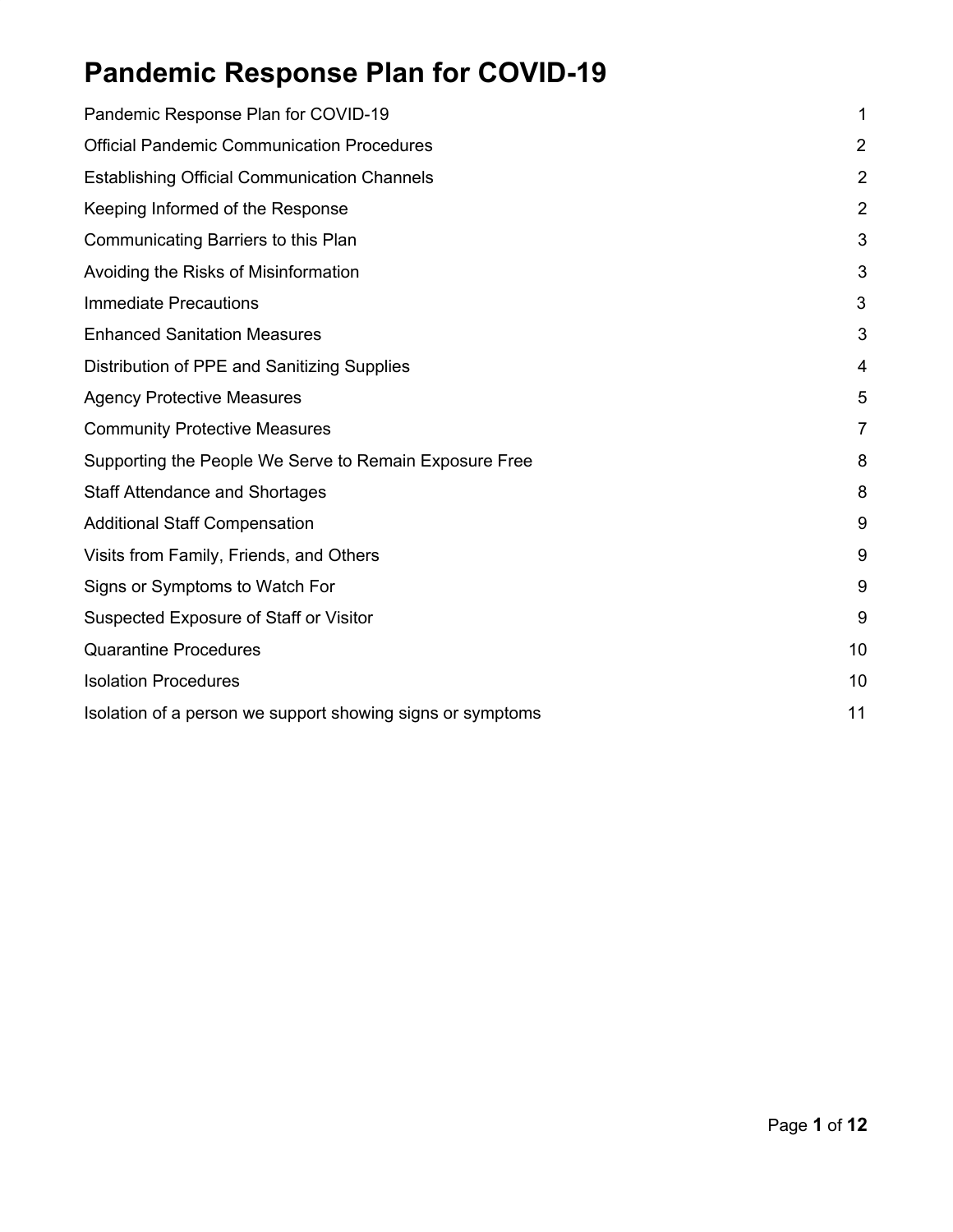**Effective immediately and until further notice, the following pandemic response plan must be implemented across all Oregon Supported Living Program (OSLP) locations (group homes and the main office) in response to the COVID-19 pandemic (COVID-19).**

### **Admissions**

OSLP Agrees that it is best for everyone involved that we not accept new admissions to any residential setting where a person or caregiver has suspected or confirmed case of COVID-19

### **24-Hour Residential Programs**

OSLP has established within each program, an Emergency Preparedness Binder that takes into consideration the individual needs of the people we support in emergencies, and addresses events such as a pandemic (e.g. immediate and continued access to medical treatment, continued access to medical supplies and equipment, relocation options, behavior support needs and anticipated emergencies). OSLP's plan identifies 2 secondary locations should we need to relocate and no other option is available (see attached). OSLP has initiated weekly phone meetings with local Lane Co. partners to review options for emergent needs like relocation and isolation sites, and have agreed to assist each in the event we need to relocate, and identify viable isolation sites.

### **Supported Living Programs**

OSLP has an established Emergency Preparedness Plan which works in tandem with established person-specific Safety Plans, and takes into consideration the needs of the individuals and addresses events such as a pandemic (e.g. immediate and continued access to medical treatment, continued access to medical supplies and equipment, relocation options, behavior support needs and anticipated emergencies. OSLP's plan identifies 2 secondary locations identified should we need to relocate and no other option is available.(see attached)

### <span id="page-1-0"></span>**Official Pandemic Communication Procedures**

As COVID-19 evolves and clear lines of communication become even more essential for the protection of everyone involved with the agency, the following communication procedures are enacted.

### <span id="page-1-1"></span>**Establishing Official Communication Channels**

To ensure rapid and reliable communication, this plan and all future agency directives related to COVID-19 will be communicated through the following official communication channels (OCC).

- Emails and S-Comms sent by the Executive Director, or forwarded on her behalf;
- Splash Screen messages on Therap;
- Direct phone calls from management as needed or requested and;
- COVID-19 Binder which includes; Essential Personnel Screening Protocol and Screening Log, memos from OSLP and ODDS, Sanitation Guidelines, and Resources.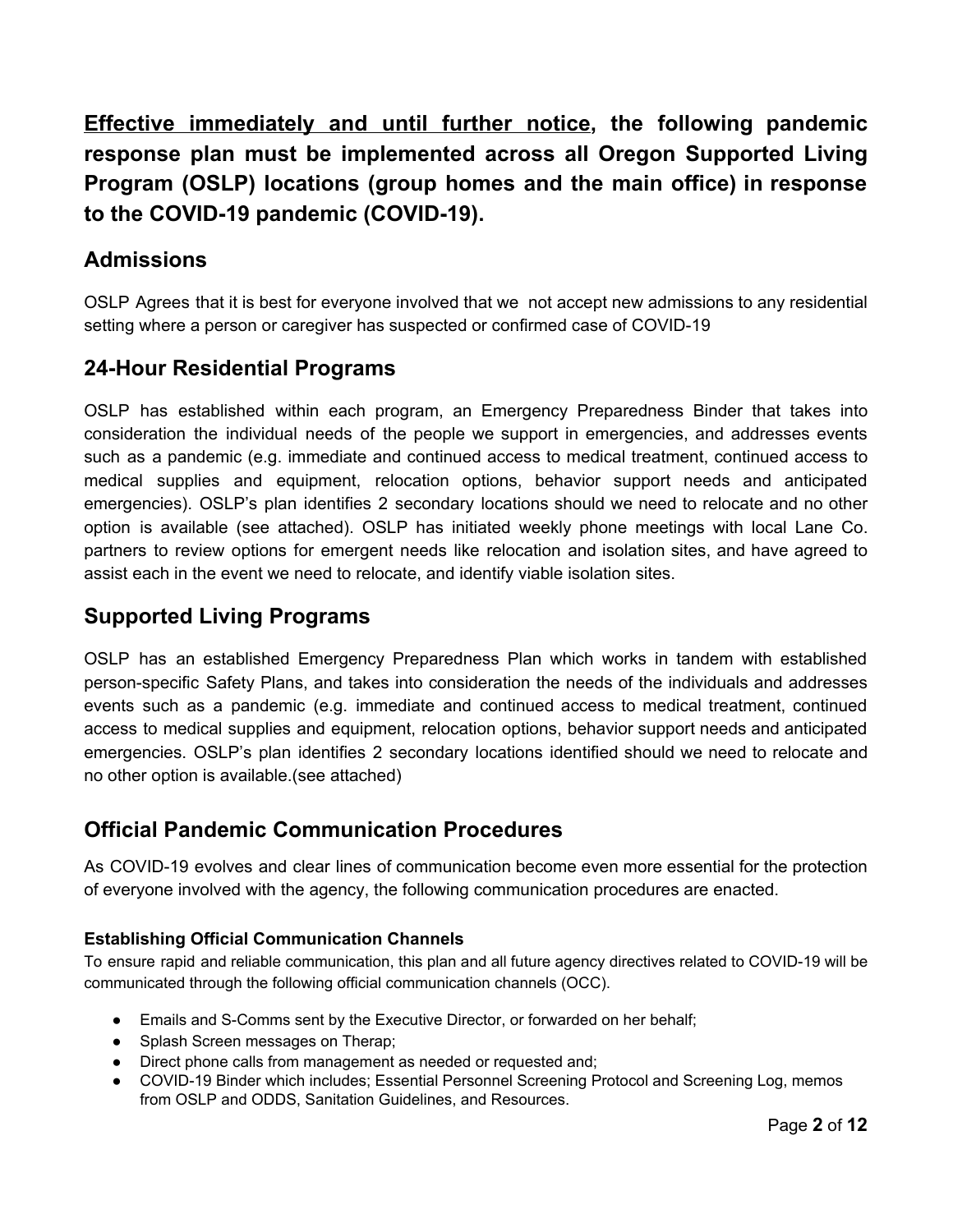- Coordinate and share communications and resources with partner agencies for the greater need.
- In the event of a suspected or confirmed case of COVID-19, the Executive Director or designee will appoint a specific person to coordinate communication with federal,state and local health officials.
- HIPAA regulations will be followed and communications to people we support, guardians, and their ISP teams will be timely and shared as soon as information is available, and as soon as possible following the diagnosis.
- The Executive Director designee will notify the ODDS Emergency Management Specialist in the event of known exposure, outbreak or closure related to COVID-19 at: [ODDS.INFO@dhsoha.state.or.us](mailto:ODDS.INFO@dhsoha.state.or.us) This notification will be immediate upon designation.
- Keeping Informed of the Response

OSLP has a duty to keep everyone involved and informed as COVID-19 progresses. In addition, everyone involved has a duty to keep themselves informed of this plan and any future agency directives related to COVID-19.

The following actions and expectations are now in effect.

- 1. **Posted Notices**: Notices will be posted outside the front door of each location to inform any visitors of the requirements of this plan. Daily checks of the provided COVID 19 Communication Binder for updates and new procedures, protocols or communications.
- 2. **Keeping Informed as Employees**: All staff should monitor Official Communication Channels to stay informed of the agency's response as well as future agency directives related to COVID-19 and take actions as directed through official communication channels.
- 3. **Keeping Informed as Family and Friends**: Family and friends are encouraged to stay informed by remaining in contact and coordinate alternate plans with the Program Manager as needed.

#### <span id="page-2-0"></span>**Communicating Barriers to this Plan**

This plan relies on everyone involved to communicate when barriers arise, including resistance to implementing any part of this plan and future directives, inadequate supply of personal protective equipment or other essentials, or unforeseen situations that may elevate risk of exposure.

Barriers to this plan must be reported promptly and directly to the Program Manager (or their designee), and:

- Immediately be addressed with the Manager/Program Director for guidance if the Manager is not available.
- $\bullet$  Develop an action plan with the team to promptly implement alternate solution(s).

### <span id="page-2-1"></span>**Avoiding the Risks of Misinformation**

The risk of misinformation leading to fear and irrational action is increased during a pandemic, and irrational action increases the potential for exposure. It is essential for us all that everyone involved with OSLP remain calm, stay focused on the available facts, and enact this plan to the fullest. To help avoid misinformation, use the following guidance:

● Speculation about COVID-19 at any OSLP location is strongly discouraged, especially in the presence of the people we support.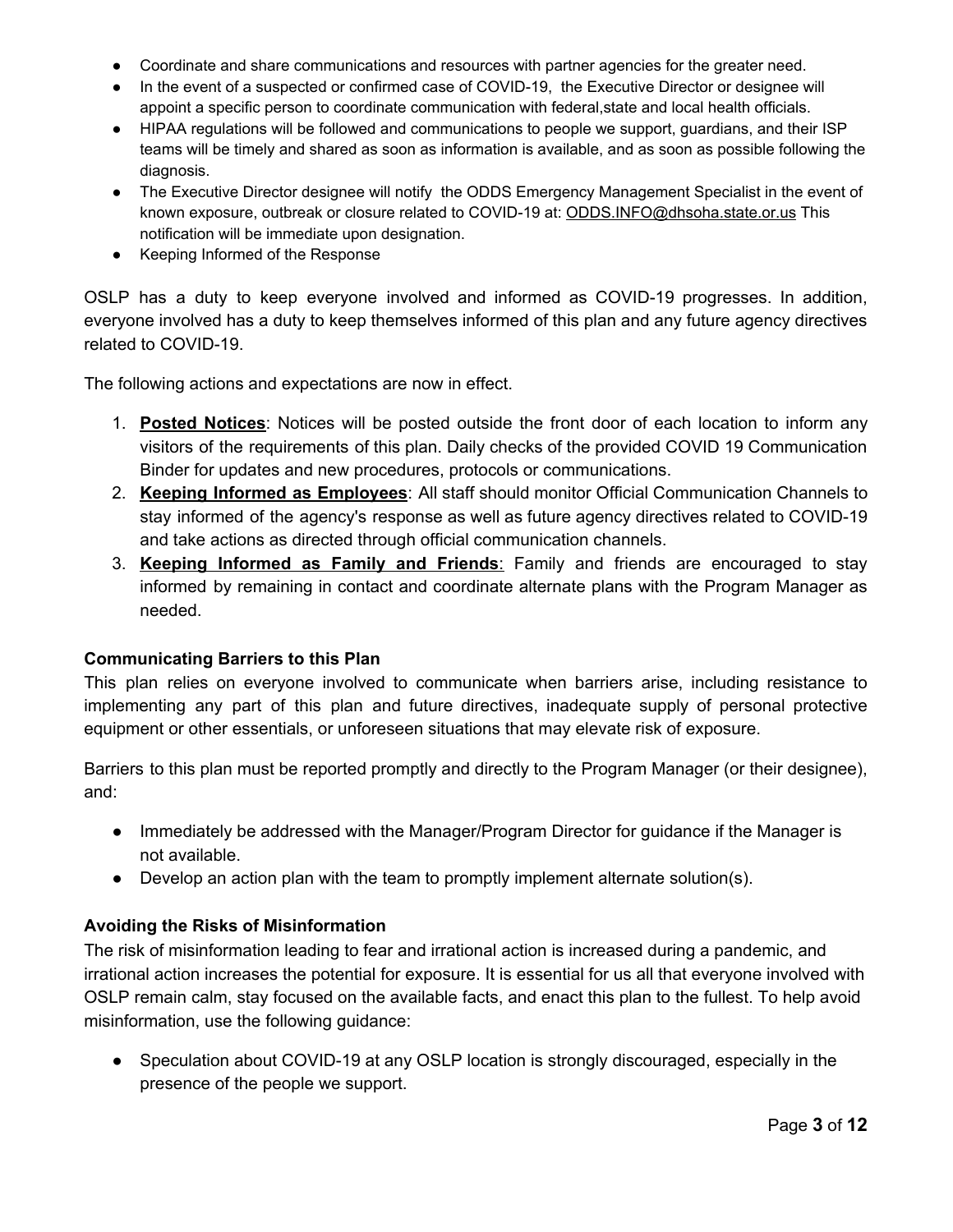- Stick to official announcements from OSLP, as well as state and local governments.
- Communicate directly with supervisors, and avoid spreading rumors, conspiracies, or gossip about COVID-19.
- Reference this plan as questions arise. If a situation is not addressed by this plan or any future agency directives, follow the procedure for communicating barriers (above).

### <span id="page-3-0"></span>**Immediate Precautions**

During the COVID-19 pandemic, reasonable precautions are essential for the protection of everyone involved with OSLP. In support of this, the following precautionary measures are required at all OSLP locations or residences of the people we support.

#### <span id="page-3-1"></span>**Enhanced Sanitation Measures**

These sanitization measures are required to reduce the likelihood of transmission within each OSLP location. (Please notify your supervisor prior to running out).

Sanitizing solutions include: disinfecting wipes, disinfecting spray (Lysol, Hydrogen Peroxide Clorox, etc.), or home-made bleach solution (5 tablespoons bleach per gallon of water or 4 teaspoons bleach per quart of water).

Follow the Centers for Disease Control [guidelines](https://www.cdc.gov/healthywater/emergency/cleaning-sanitizing/household-cleaning-sanitizing.html) on how to properly sanitize. Sanitizing expectations include:

- 1. Sanitize all high-touch surfaces at least once at the beginning of each shift, including but not limited to:
	- a. Door knobs,
	- b. Light switches,
	- c. Remote controls,
	- d. All cell phones and landline phones,
	- e. Touchscreens/keyboards and other desk surfaces, and
	- f. All bathroom and kitchen surfaces.
- 2. Sanitize all adaptive equipment and devices after every use and upon return from the community, including but not limited to:
	- a. Wheelchairs,
	- b. Walkers, and
	- c. Any other equipment or devices taken into the community.
- 3. Wash hands with soap and water for at least 20 seconds after:
	- a. Coughing or sneezing,
	- b. Before and after handling food or potentially infectious material,
	- c. After providing personal care for yourself or others,
	- d. When returning from the community.

Note: Alcohol-based hand sanitizer can be used if hand-washing is not possible.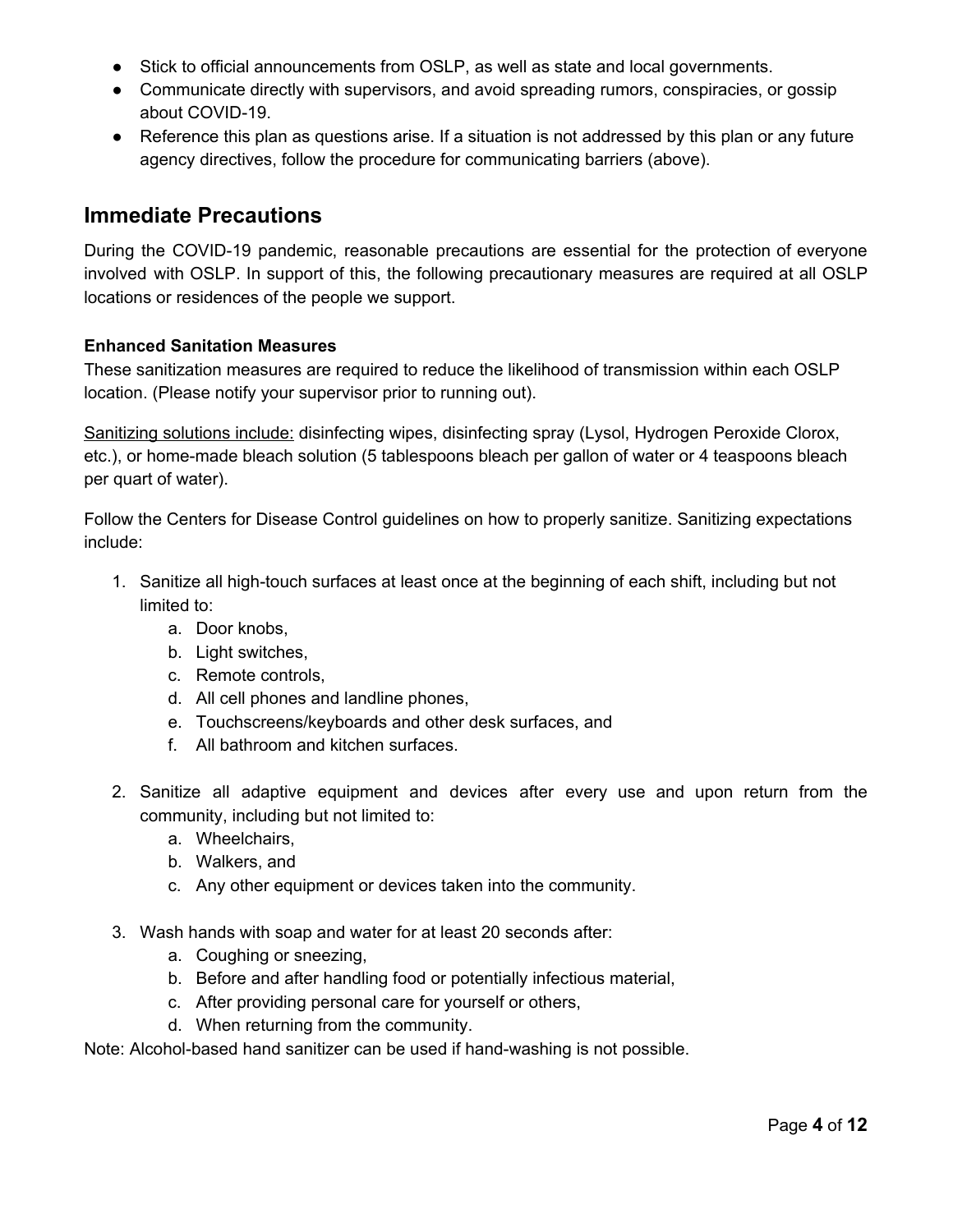4. Additional precautions include putting the toilet lid down when flushing as the virus can be passed through fecal matter.

#### <span id="page-4-0"></span>**Distribution of PPE and Sanitizing Supplies**

The main office maintains a secure and centralized supply of PPE and sanitizing supplies. All locations are expected to communicate through the Program Manager to obtain additional supplies as needed. If Managers need assistance locating additional supplies please contact their Program Director. We commit stock up on extra PPE and sanitation supplies as they become available.

Each location is expected to have the following PPE and sanitizing supplies as available:

- Facemasks and gloves
- Protective eyewear
- Disinfecting supplies (wipes, clean cloth rags, sprays, bleach solution, etc.)

#### <span id="page-4-1"></span>**Agency Protective Measures**

These measures are required to reduce the likelihood of transmission between OSLP locations and prepare for potential quarantine of one or more OSLP locations.

- 1. All staff meetings and trainings are cancelled or held remotely unless absolutely necessary.
- 2. Offer other essential meetings in a virtual format, via internet or phone, whenever possible.
- 3. Cancel all non-essential meetings and trainings at the administrative office. Essential trainings will be organized by the Agency's QA Coordinator and held in a virtual format, via internet or phone whenever possible. Essential trainings include:
	- a. Mandatory Abuse Reporting,
	- b. Bloodborne Pathogens, and
	- c. CPR/First Aid.
- Note: Abbreviated on-site training may be substituted for a training class at the discretion of the QA Department.
	- 4. Perform non-essential program support and administrative duties from home whenever possible.
	- 5. Implement the **Quarantine Procedure**s if anyone at a group home within the last 14 days may have been exposed.
	- 6. Implement **Isolation Procedures** if a person we support at a group home has signs or symptoms of COVID-19.

### **Supported Living Programs**

Written safety supports developed as required by the ISP team that adequately reflect risks, including risks related to the outbreak or pandemic of an infectious disease including COVID-19.

OSLP staff are working with ISP teams to update Safety Plans for risks related to outbreak or pandemic of an infectious disease including COVID-19. Currently, our Emergency Preparedness plan is trained and followed to limit exposure to infectious disease.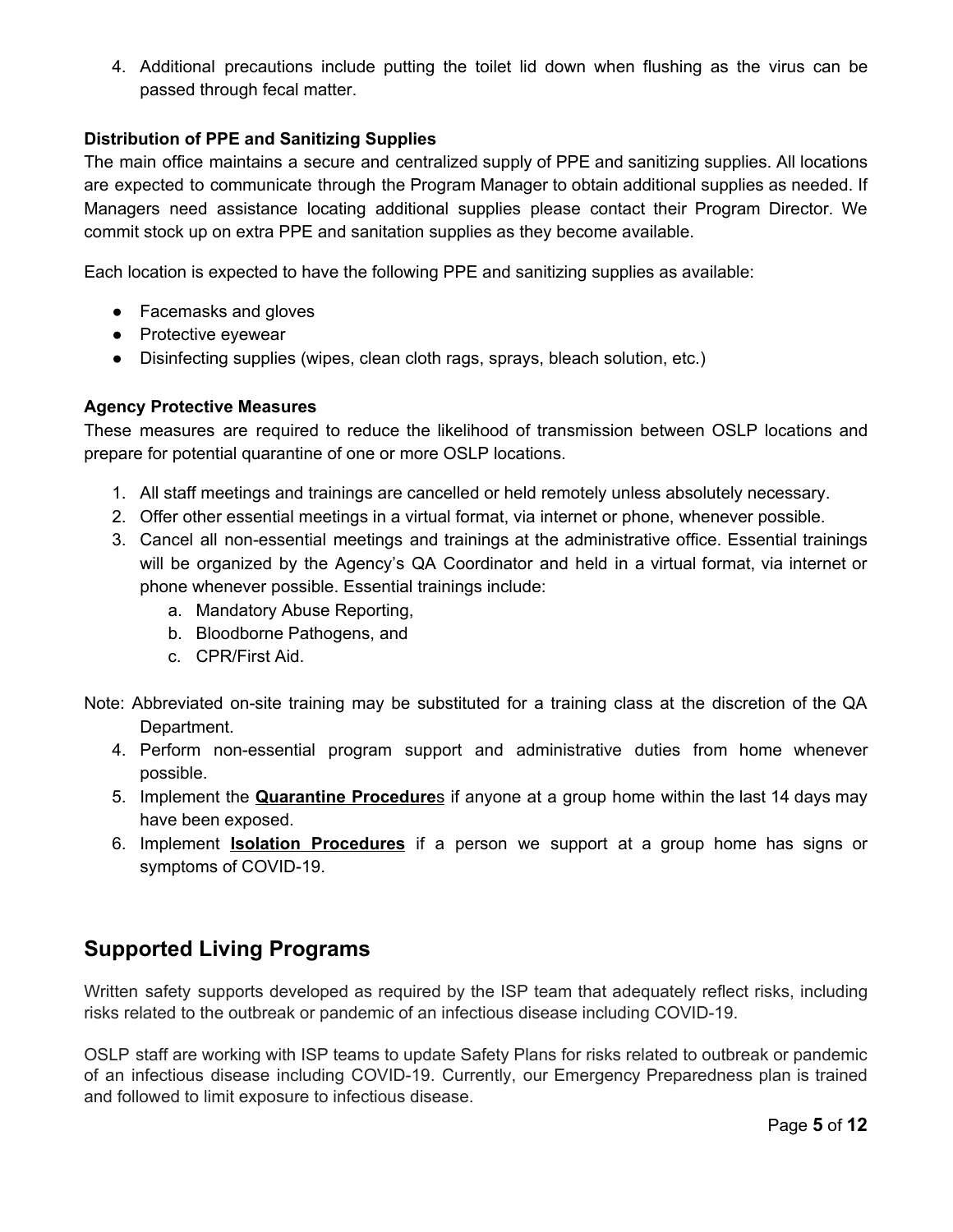#### **Plan for ensuring adequate staffing to meet the life-sustaining and safety needs of individuals.**

#### **In the event that a staffing shortage occurs OSLP will**

- Set a regular triage meeting to address program shortages,
- Refer to On-Call binder which entails a list of staff and their designated programs
- Utilize the Training Management system in Therap to identify staff who are currently trained to a person's ISP for coverage support,
- Utilize the Training Management system in Therap to identify staff who have historical experience working with a person and seek out all possible options for coverage;
- Prioritize support based on essential and non-essential services.
- Utilize best practices for preventing infectious disease; utilize a system for identifying, reporting, monitoring, and treating symptoms of infectious disease;
- Follow a procedure for responding to isolation and quarantine based on the quidance and direction of the CDC and Lane County Public Health Department.

#### **Training and support**

We train employees and people we support annually on all Emergency Preparedness Plans, Blood Borne Pathogens, and increased cleaning and sanitation procedures, how to properly don/utilize all PPE, and how to properly use equipment. In light of COVID 19 symptoms/diagnosis we will follow all recommendations and plans as directed by medical professionals.

- People served in the SLP services are in contact with staff regularly and will be consistently updated on measures they should take personally as advised by local advisories and ODDS/DHS requirements.
- Documentation that staff are trained on standard precautions, infection control, and hand washing is documented, kept on file and continuously reiterated.
- All employee completed trainings are recorded in Therap Training Management. All OSLP staff will receive training, updates and reminders as the COVID-19 Pandemic has evolved.
- Every program will be provided with a COVID 19 training binder which includes; Essential Personnel Screening Protocol and Screening Log, Memos from OSLP and ODDS, Sanitation guidelines, and Resources

Actions and Policies will remain in place that ensure both people we support and staff remain home when they are sick. This is covered in The OSLP Employee Manual, and has been constantly reinforced due to recent events.

- Staff are reporting people who show signs of illness in Therap as is the ordinary practice and notifying management of symptoms that are present.
- Verify that emergency contact information is current for each individual using services.
- All records of personal information for the person we support has been verified and updated.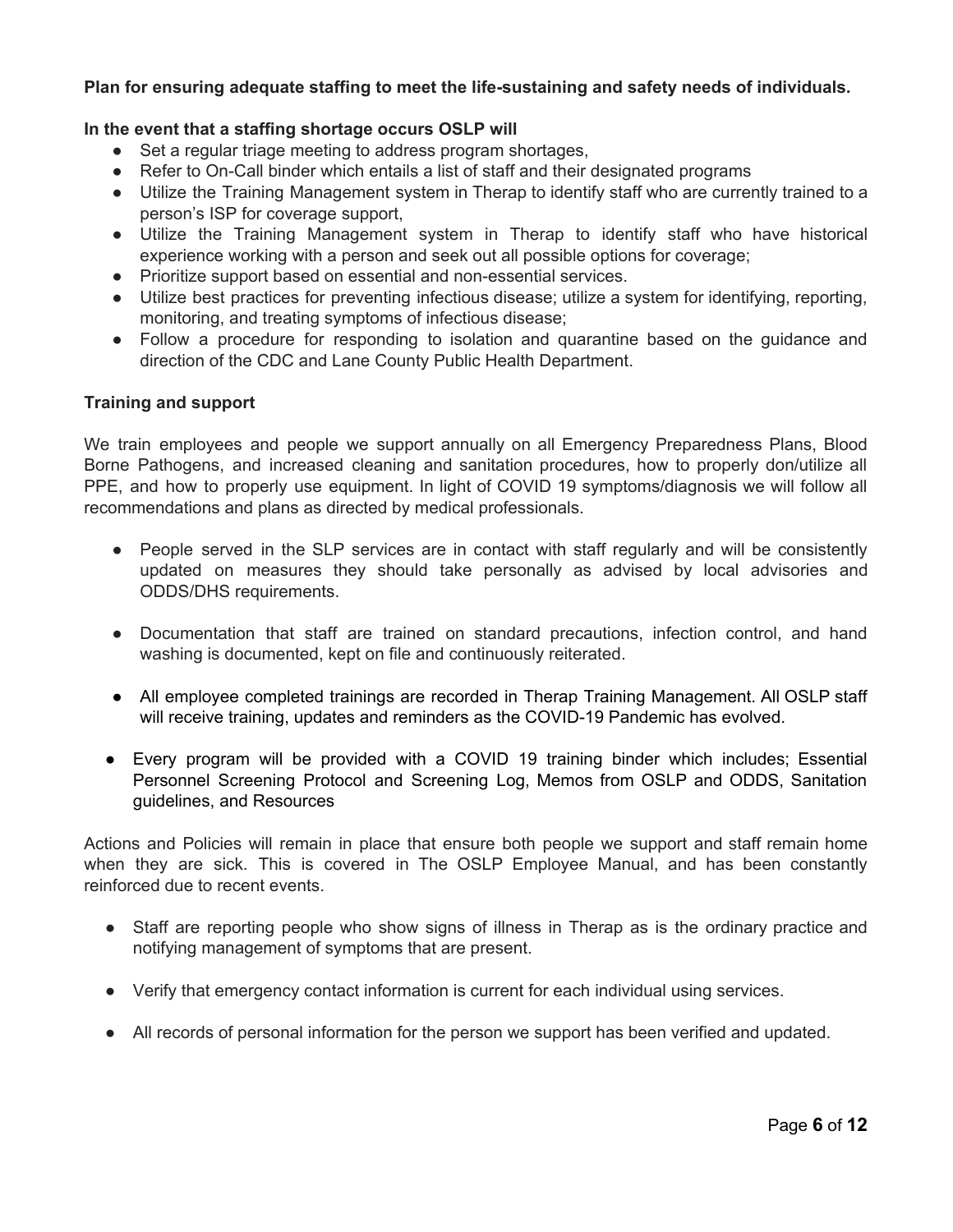- Policies and procedures related to maintaining adequate food supplies and meal planning, preparation, service, and storage will be followed per standard operational protocol will assist people in purchasing enough supplies for two weeks minimum.
- Staff assist with shopping, meal planning and storage of food based on each individual's need (See page 8… Staff Attendance and Shortages).
- Increased cleaning/sanitizing is in place at all programs owned and operated by OSLP. Support for cleaning/sanitizing is being strongly encouraged for people residing in their own homes, and we will support individuals to purchase extra supplies

### **Plan for maintaining sufficient medical, sanitation, and food supplies.**

- We are utilizing online shopping where available, stocking up on supplies and staples as they are available, and meeting daily via conference call to share information.
- Staff from another program or office staff will be back up shoppers in there is a need to deliver supplies to a quarantined person.
- People in the SLP Program will be supported in obtaining food boxes or other community food resources, if needed.

# <span id="page-6-0"></span>**Employment and Day Support Activities**

### **Community Protective Measures**

These measures are required to reduce the likelihood of transmission from outside OSLP.

- 1. Screen Essential persons prior to entry, and document on the COVID-19 [Assessment](https://drive.google.com/open?id=1SjB0OvZqU5PMDlgNIf59VLsduZJH-K9b) Protocol [Form](https://drive.google.com/open?id=1SjB0OvZqU5PMDlgNIf59VLsduZJH-K9b) (see [attachment](https://drive.google.com/open?id=1SjB0OvZqU5PMDlgNIf59VLsduZJH-K9b) 1) and Screening Log for Essential Persons (see attachment 2)
- 2. People we support who access the community independently must be screened at each visit and Isolation Procedures implemented if signs or symptoms are observed.
- 3. Reschedule all non-essential healthcare appointments for the people we support to dates at least 4 weeks from the date this plan is effective.

### **Day Support Activity (DSA) Protective Measures**

- 1. Suspend large-group community activities (groups of 10 or more), occurring in community such as the following but not limited to:
	- a. Church,
	- b. Cinemas,
	- c. Dining-in at restaurants,
	- d. Bowling,
	- e. Arcade,
	- f. Swimming,
	- g. Public transit
	- h. Community classes, etc.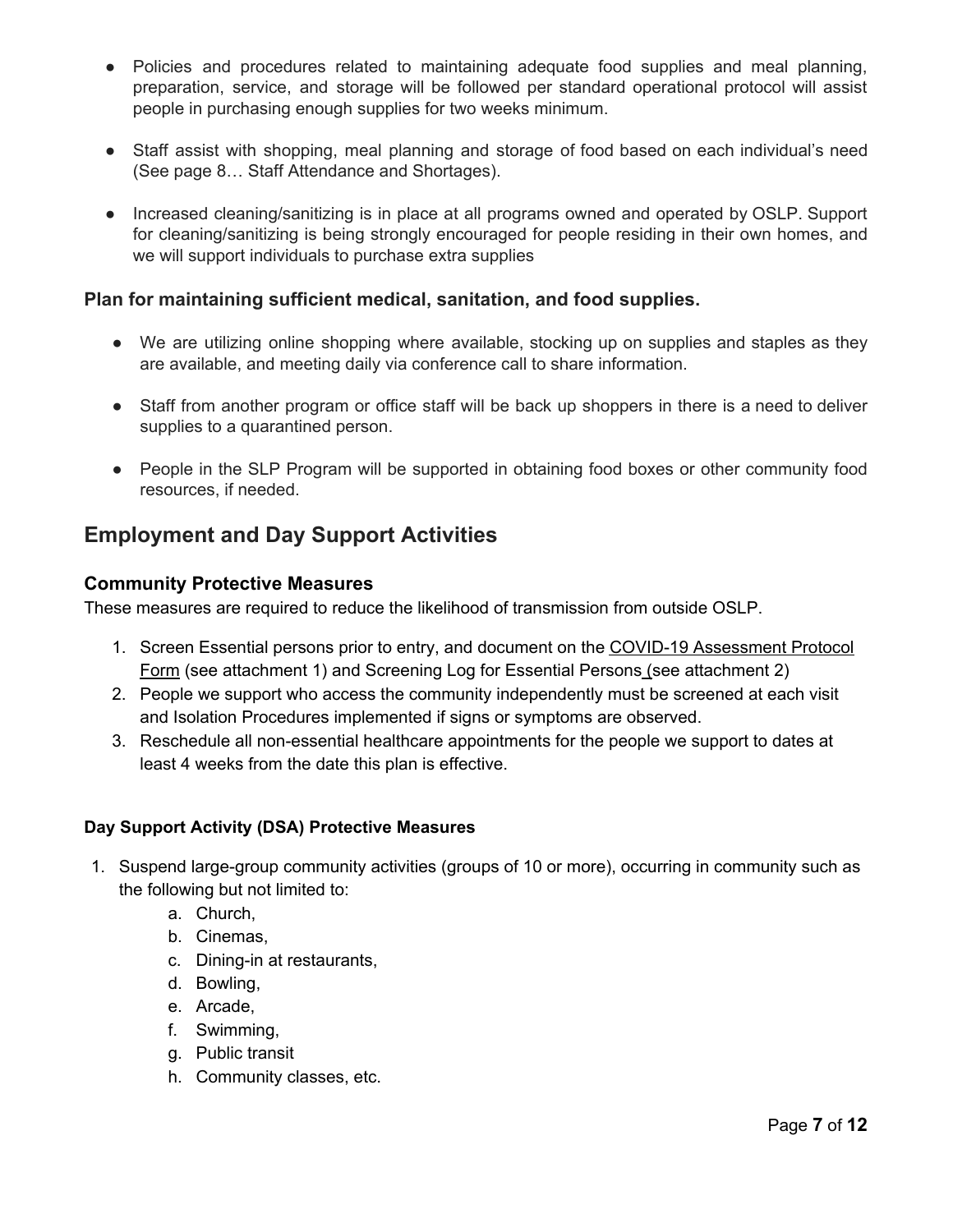- 2. Refrain from use of public transit. Utilize agency vehicles for transportation needs and sanitize upon return.
- 3. Limit community activities to 1-1 open-air places where a distance of at least 6 feet can be maintained between yourself/person(s) supported and others.
- 4. Use hand sanitizer when in the community.
	- Administrative and program staff will develop individualized plans for people who face challenges as a result of this plan or follow current BSP guidelines.
	- Each person's ISP will be followed to the best of OSLP's ability during COVID-19.

### **Employment Protective Measures**

- 1. Inform people of the current community guidelines of no more than 10 people in an environment and follow recommendations for social distancing of 6 feet.
- 2. Recommendation will be given that they strongly consider refraining from work if their employer remains open.
- 3. Assist those who are eligible for unemployment to apply for potential benefits.
- 4. Refrain from use of public transit. Utilize agency vehicles for transportation needs and sanitize upon return.
	- Administrative and program staff will develop individualized plans for people who face challenges as a result of this plan or follow current BSP guidelines..
	- Each person's ISP will be followed to the best of OSLP's ability during COVID-19.

### <span id="page-7-0"></span>**Supporting the People We Serve to Remain Exposure Free**

During COVID-19, the people we support may experience increased challenges, behaviorally and emotionally. To help minimize these challenges, the following is recommended:

- Staff will make available a COVID-19 Fact Sheet from the CDC around potential exposure when going into the community and/or work.
- Staff will promote staying calm and offering distraction and redirection at home, including but not limited to:
	- Fun activities, such as crafting and other hobbies;
	- Movies, games, and music;
	- Cooking;
	- Gardening;
	- Meditation;
	- Physical activity, such as walks;
	- Phone calls and virtual meetings with friends and family;
	- At home spa and salon treatments; and
	- Drives that don't involve leaving the vehicle.
- Administrative and program staff will develop individualized plans for people who face challenges as a result of this plan.
- Each person's ISP/BSP/NCP guidelines will be followed to the best of OSLP's ability during COVID-19.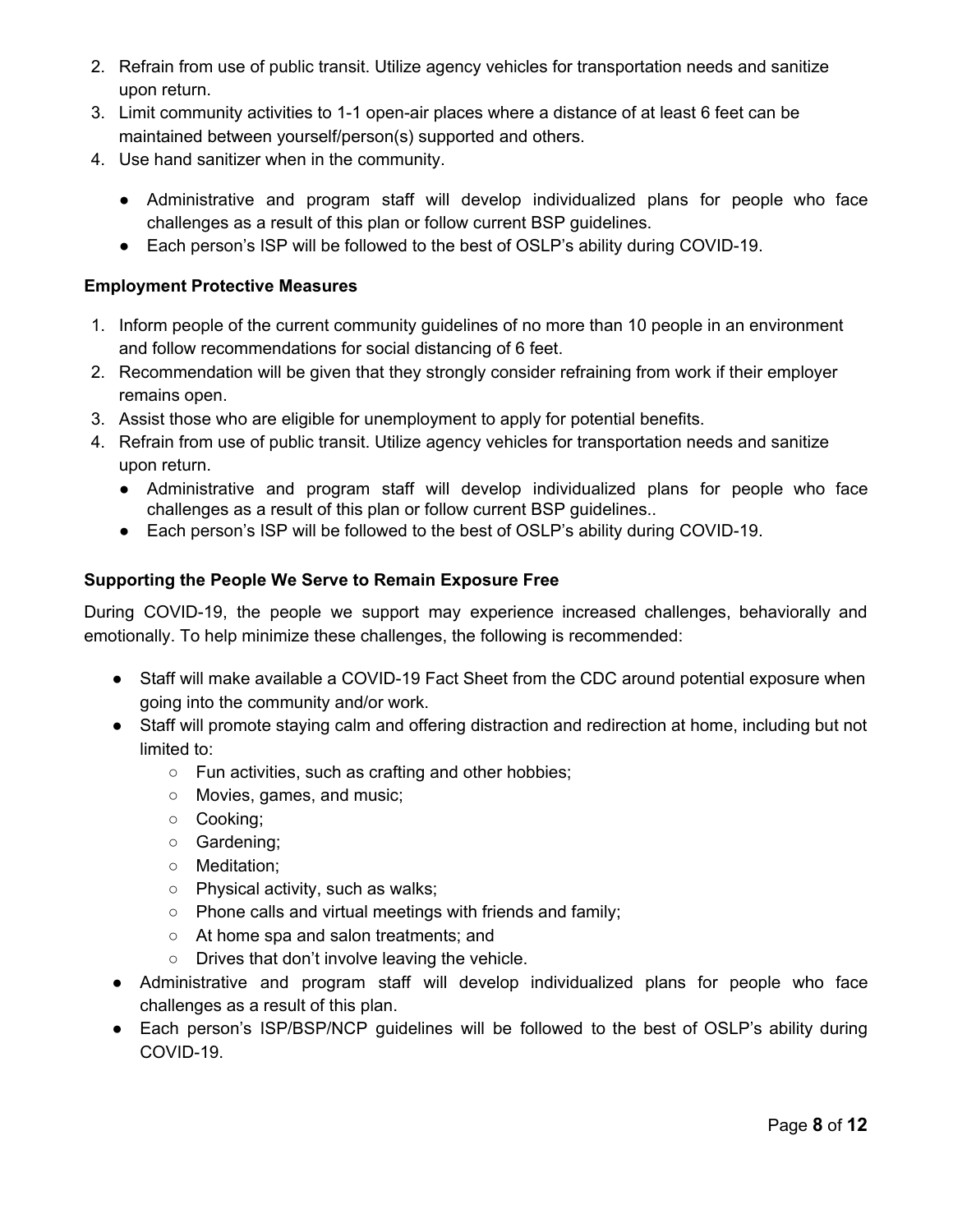● OSLP employs a full time Behavior Support Professional who will continue to be available as a resource for supported individuals and staff alike. Behavior Professionals are considered Essential Personnel and will have access to OSLO sites as all other Essential Personnel do health screen permitting.

# <span id="page-8-0"></span>**Staff Attendance and Shortages**

All staff are expected to attend scheduled work shifts, unless they suspect that they have been exposed to COVID-19. Given the risk of harm to the people we support and staff If suspected, staff shall follow the procedure for suspected exposure of staff or visitors as outlined below.

OSLP will remain in contact with other local agencies to provide adequate staffing through sharing available staff if possible. OSLP will ensure that each program is staffed appropriately at all times by any means necessary and available. Specific plans to address staffing needs and updates will be announced via Official Communication Channels.

In the event of a staffing shortage OSLP has established;

- A weely triage meeting with all directors and managers to address program shortages;
- A Training Management system in Therap to identify staff who are currently trained to the ISP
- A Training Management system in Therap system to identify staff who has historical experience with working with a person that may be a resource for coverage;
- An On-Call binder which entails a list of staff and their designated programs.
- Support will be prioritized on essential and non-essential services.
- OSLP will utilize the Staffing Support Availability process as outlined by ODDS to locate other area viable staff.
- OSLP continues to actively recruit DSP's and communicates to all area Directors job availability for staff that may have been let go.

### <span id="page-8-1"></span>**Additional Staff Compensation**

Contingent on the availability of emergency funding, additional compensation may be offered to staff affected by COVID-19.

### <span id="page-8-2"></span>**Visits from Family, Friends, and Others**

During COVID-19, in-person visits from family and friends of the people we support should be virtual visits via phone or video chat.

In-person visits from all non-essential individuals is prohibited.

Visits from essential personnel or other officials may continue but should be limited to the minimum necessary. All visitors must pass agency screening protocol prior to admittance.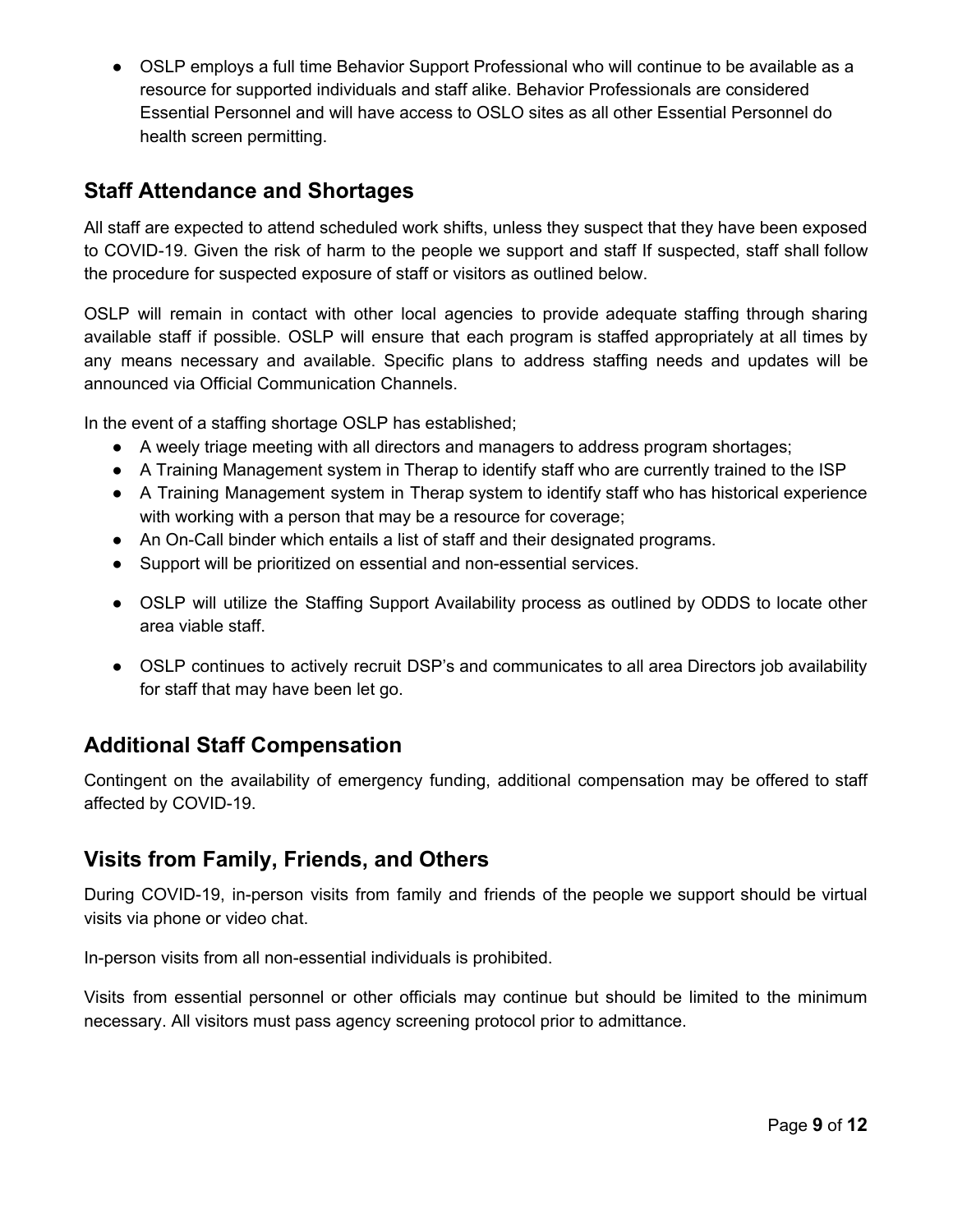## **Essential people include**:

- Residential staff and prospective staff seeking employment;
- Alternate caregivers, employees and volunteers who provide care;
- Emergency Personnel;
- Child and Adult Protective Services;
- Long Term Care Ombudsman and Deputies (not volunteers);
- Licensing staff for urgent health and safety concerns only;
- Service Coordinators
- Office of Training, Investigations, and Safety (OTIS) staff or delegates;
- Outside medical and behavioral health personnel; and
- Vendors for critical supplies

# <span id="page-9-0"></span>**Signs or Symptoms to Watch For**

Signs or symptoms that a person may be infected with COVID-19 illness include one or more of the following symptoms not related to a pre-existing diagnosis or condition.

- Cough (usually dry)
- Fever
- Shortness of breath
- Sore throat
- Loss of sense of smell

### <span id="page-9-1"></span>**Suspected Exposure of Staff or Visitor**

Given the risk of harm to the people we support and our staff, OSLP is requiring all essential persons to follow these procedures.

**Staff**: If you, or someone you have had contact with, in the last 14 days, experiences an onset of signs or symptoms:

- 1. If at work, don facemask and gloves immediately, Note: if PPE is not available, distance yourself from others by at least 6 feet if possible.
- 2. Call your supervisor to make arrangements to be absent from or leave work.
- 3. Contact your primary care physician for further instructions.
- 4. Do not return to OSLP location until 72 hours symptom free or,
- 5. Two weeks if you have been positively diagnosed or directed by your doctor to quarantine. You must be cleared in writing by a healthcare provider prior to your return. NOTE: Doctor's notes can be provided via email or fax.

**Recent Visitors**: If you, or someone you have had contact with, experiences an onset of signs or symptoms and you visited an OSLP location with the last 14 days:

1. Notify the program manager (or HR if visited the main office) so they can initiate Quarantine Procedures.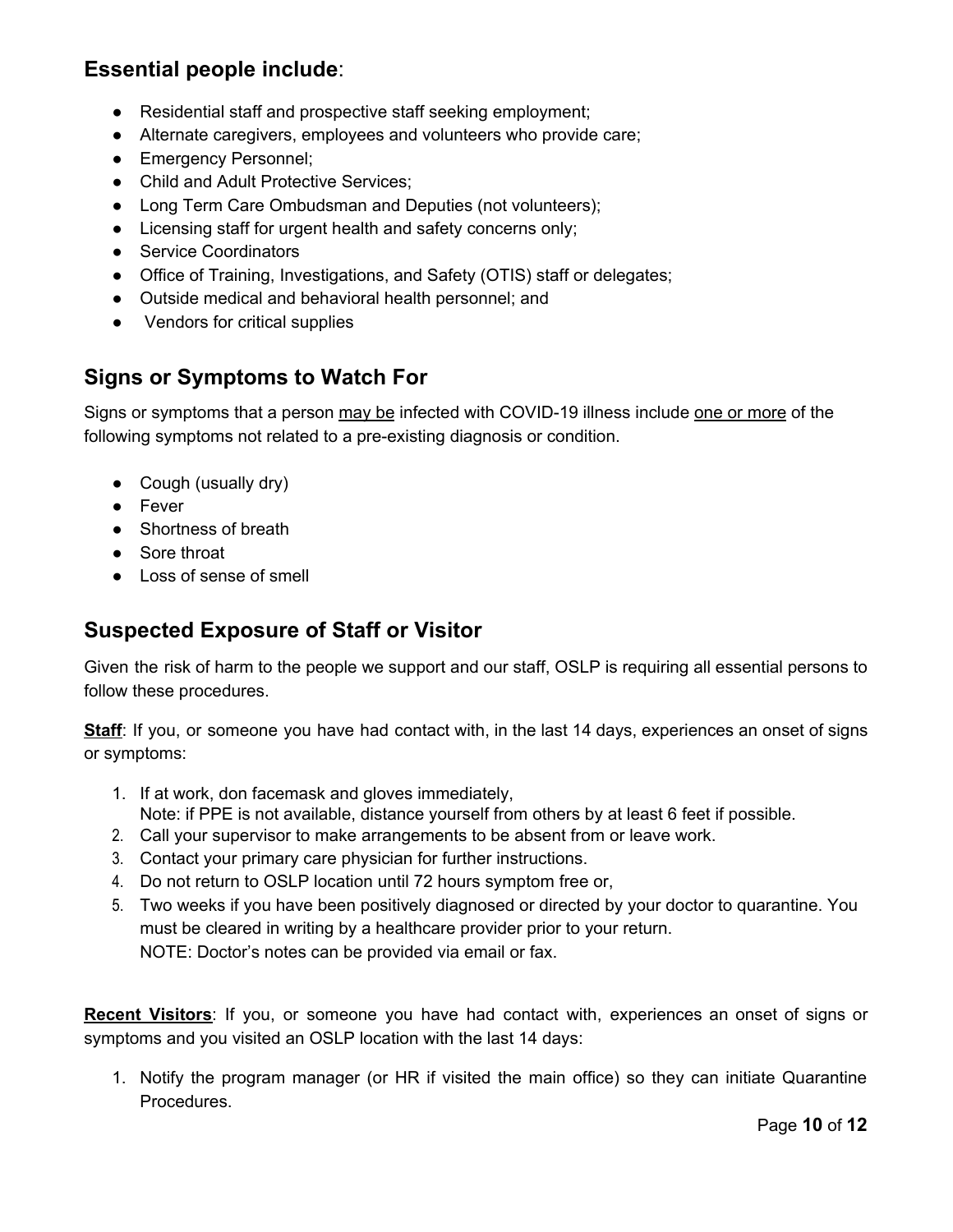2. Do not visit any OSLP location until cleared by your healthcare provider.

**Current Essential Persons:** If someone other than a person we support is showing signs or symptoms while at an OSLP location:

- 1. Have the person don a facemask and gloves (as available),
- 2. Keep yourself and others at a distance of at least 6 feet,
- 3. Ask them to leave the location as soon as it is safe to do so,
- 4. Sanitize all high-touch surfaces, and
- 5. Notify the Program Manager and implement the Quarantine Procedures.

### <span id="page-10-0"></span>**Quarantine Procedures**

If exposure to COVID-19 is suspected at an OSLP group home, quarantine is essential for the protection of everyone involved. In that event, the following actions will be taken and remain in effect for two weeks or until COVID-19 is ruled out by a healthcare provider. Quarantine means separating and restricting the movement of people who may have been exposed to a contagious illness but do not have symptoms.

- 1. Continue Enhance Sanitation Procedures.
- 2. Notify ED or Program Director (PD)immediately..
- <span id="page-10-3"></span>3. If signs and symptoms of COVID-19 are observed, begin Isolation [Procedures.](#page-10-3)
- 4. If necessary, other residents may need to be relocated to a safe site according to each site's specific DHS Summary of Emergency Plan.

### <span id="page-10-1"></span>**Isolation Procedures**

If anyone is showing signs or symptoms, isolation is essential for the protection of everyone involved. In that event, the following actions will be taken and remain in effect for two weeks or until COVID-19 is ruled out by a healthcare provider.

#### <span id="page-10-2"></span>**Isolation of a person we support showing signs or symptoms**

If a person we support shows signs or symptoms of COVID-19, take the following actions to isolate the person and prevent exposure of others.

- 1. Designate an isolation area, which can be their bedroom or another enclosed space, and:
	- a. Keep the person in the isolation area;
	- b. If possible, identify a restroom that can be used only by the person or sanitize the bathroom after each use
	- c. Ask the person to wear a facemask;
	- d. Don PPE before entering and sanitize immediately after exiting the isolation area;
	- e. Provide all meals to the person in the isolation area;
	- f. Provide all supports, such as med. administration, to the person in the isolation area;
	- g. Keep doorways into the isolation area closed as much as possible;
	- h. Keep other people we support at least 6 feet away from the person; and
	- i. Sanitize all high-touch surfaces after each use.